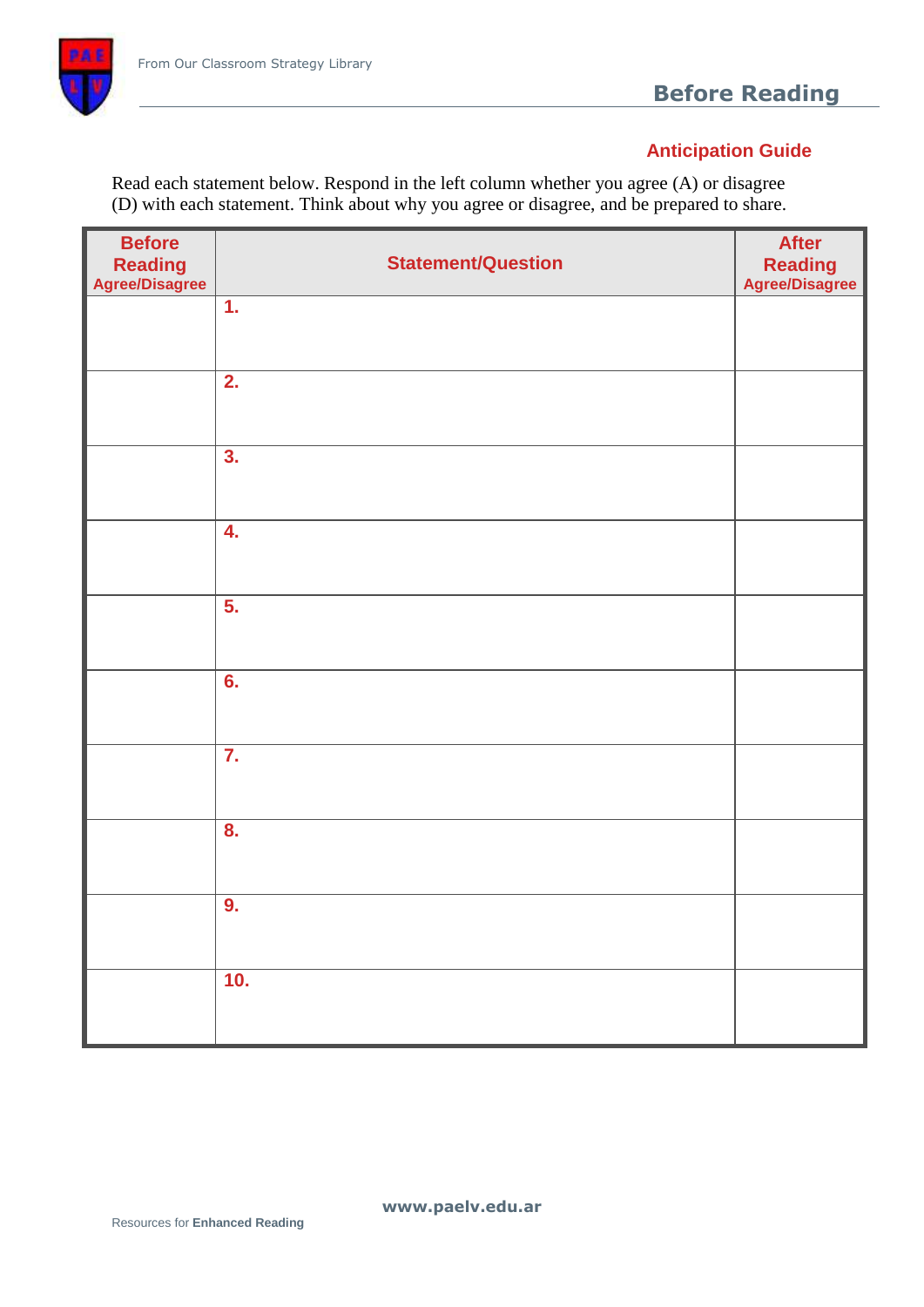

# **Learning Log**

| <b>Before Reading</b> | <b>Brainstorm</b>                 | <b>Predict</b>        |
|-----------------------|-----------------------------------|-----------------------|
| During Reading        | <b>What's the Gist?</b>           |                       |
| <b>After Reading</b>  | <b>Questions about main ideas</b> | <b>What I learned</b> |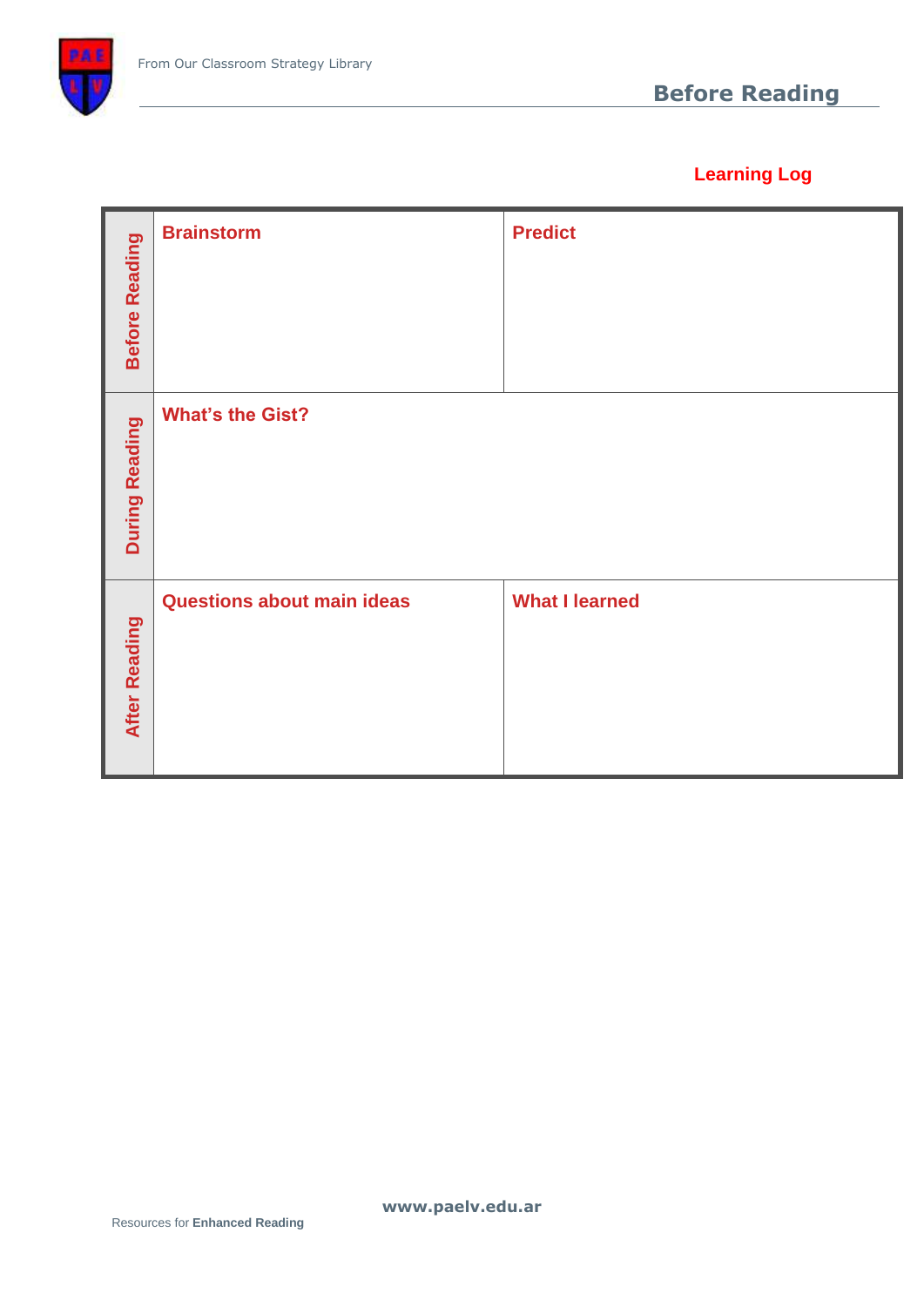

**First Lines**

**FF**

| <b>First line</b>  |  |
|--------------------|--|
|                    |  |
|                    |  |
| <b>Prediction</b>  |  |
|                    |  |
|                    |  |
| <b>Explanation</b> |  |
|                    |  |
|                    |  |
| <b>Revision</b>    |  |
|                    |  |
|                    |  |

**www.paelv.edu.ar**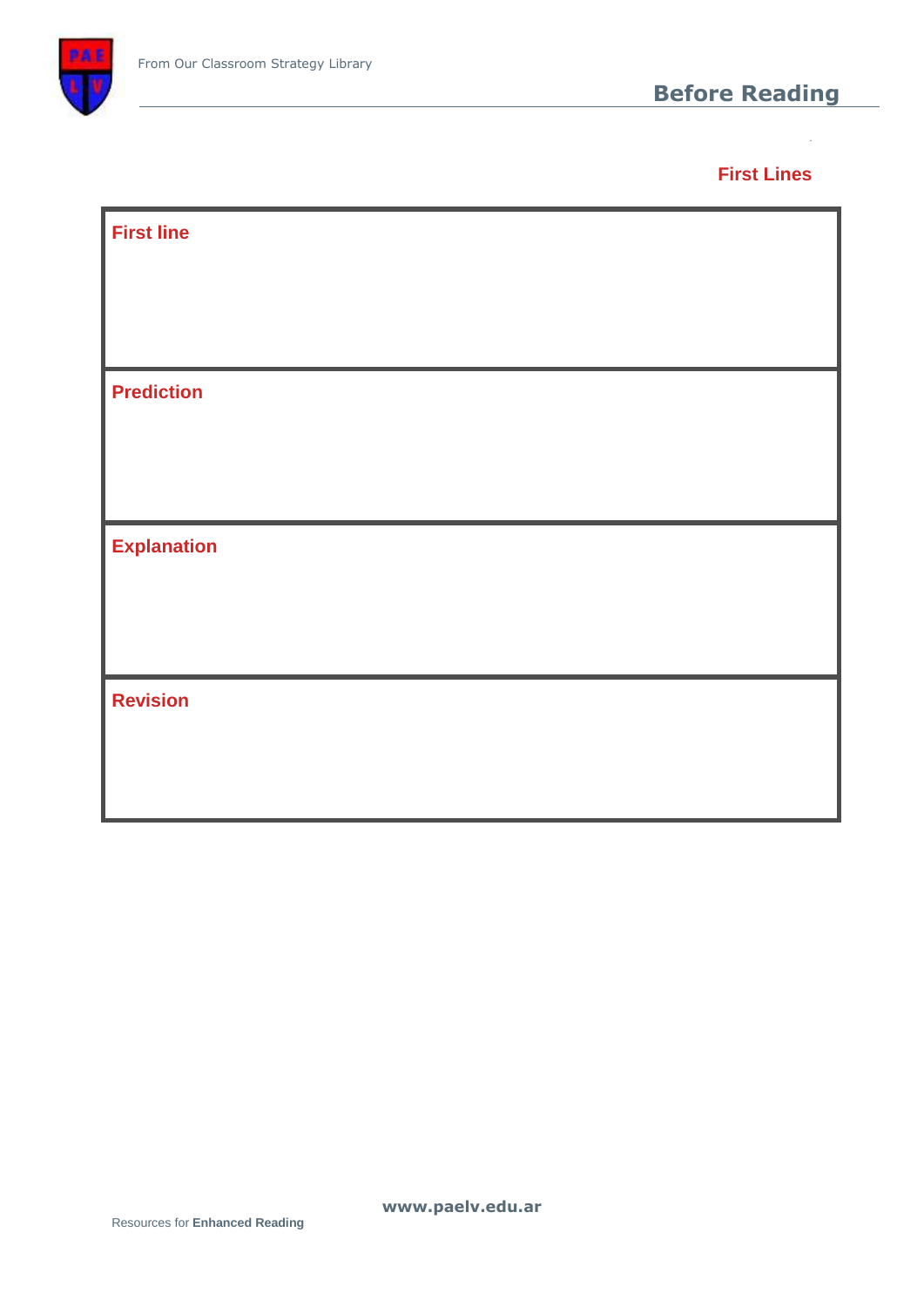

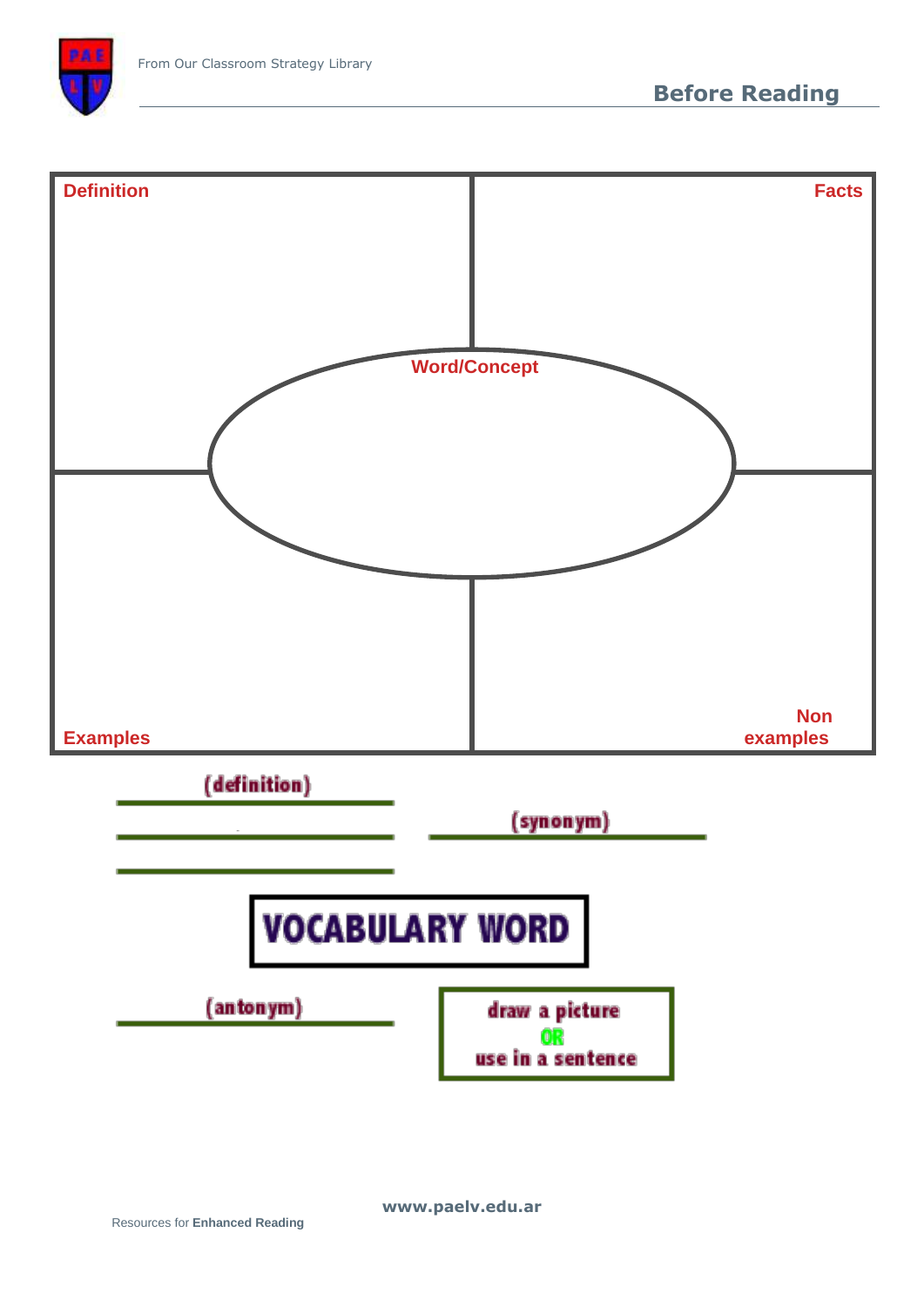

### **List Group label**

In the first column, list all of the words you can think of that are related to the topic. Once you have created your list, group the words based on their similarities. Label each group when you are finished.

| List | <b>Group and Label</b> |
|------|------------------------|
|      |                        |
|      |                        |
|      |                        |
|      |                        |
|      |                        |
|      |                        |
|      |                        |
|      |                        |
|      |                        |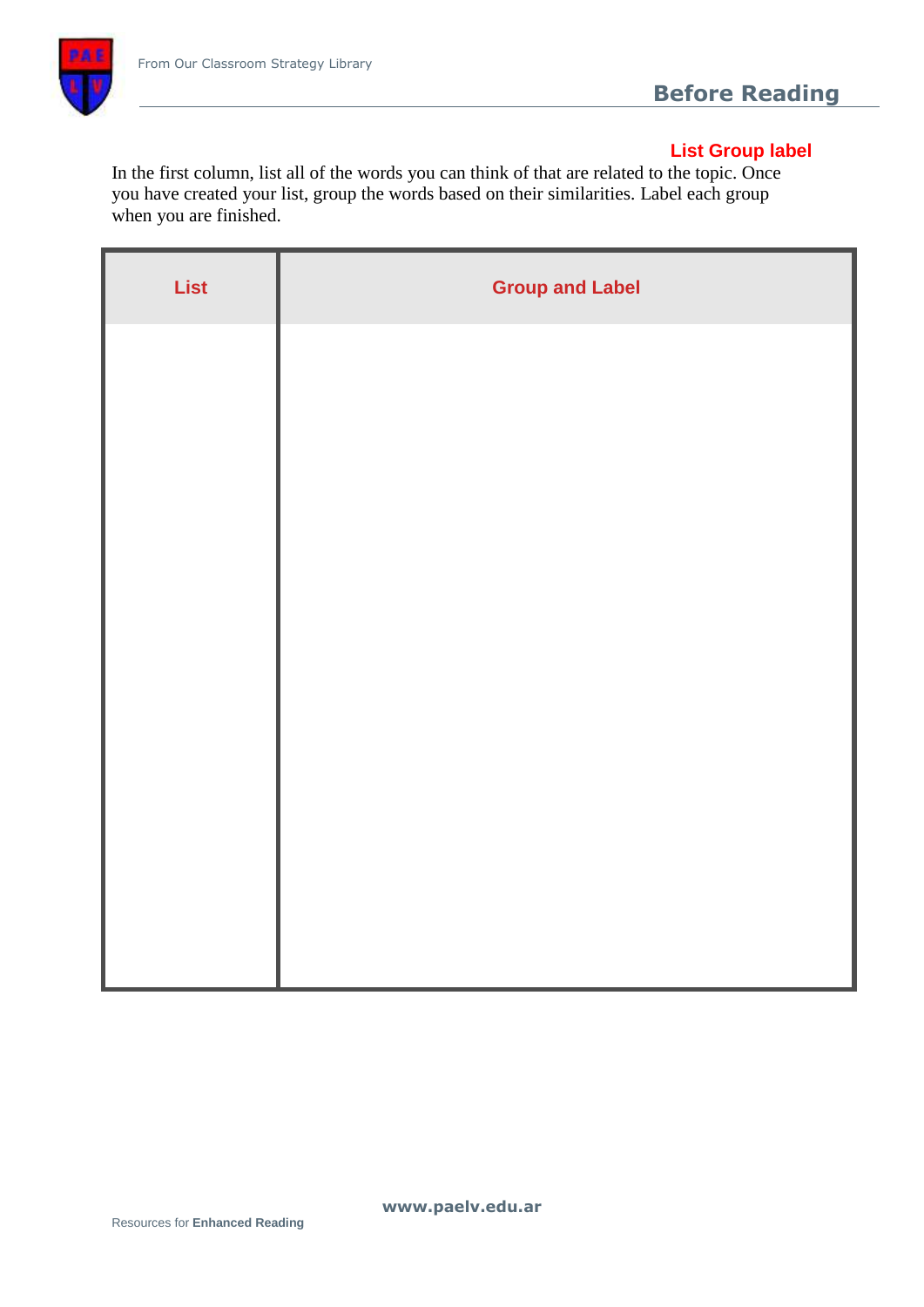# **Before Reading**

#### **Possible sentences**

Look at the vocabulary words your teacher provided. As a group, define the words, and then select pairs of related words from the list. Write your word pairs on the lines below.



Write a sentence that might appear in the text you're about to read for each of the word pairs given what you know about the subject area and the title.

| 1. |  |
|----|--|
|    |  |
| 2. |  |
|    |  |
| 3. |  |
|    |  |
| 4. |  |
|    |  |
| 5. |  |
|    |  |

After you read, come back and review your possible sentences. Sentences that are not accurate should be revised.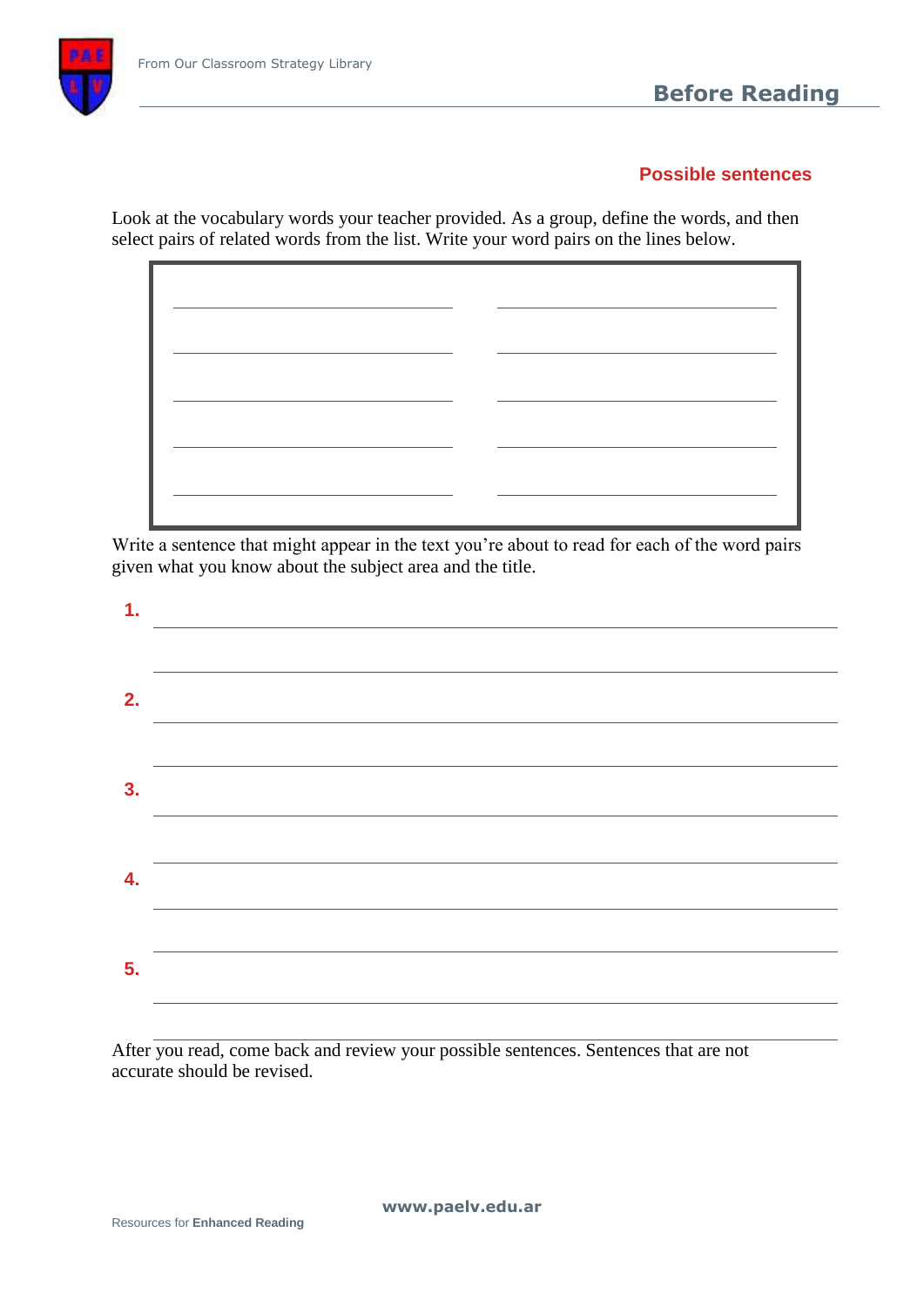

# **Think Alouds**

Think Alouds help students learn to monitor their thinking as they read an assigned passage. Students are directed by a series of questions which they think about and answer aloud while reading. This process reveals how much they understand a text. As students become more adept at this technique they learn to generate their own questions to guide comprehension.

Think Alouds are practical and relatively easy for teachers to use within the classroom. Teachers are able to model the Think Aloud technique and discuss how good readers often re-read a sentence, read ahead to clarify, and/or look for context clues to make sense of what they read. Think alouds slow down the reading process and allow students to monitor their understanding of a text.

#### Create and use the strategy

Begin by modeling this strategy. Model your thinking as you read. Do this at points in the text that may be confusing for students (new vocabulary, unusual sentence construction). Then introduce the assigned text and discuss the purpose of the Think Aloud strategy. Then develop the set of questions to support thinking aloud (see examples below).

- 1. What do I know about this topic?
- 2. What do I think I will learn about this topic?
- 3. Do I understand what I just read?
- 4. Do I have a clear picture in my head about this information?
- 5. What more can I do to understand this?
- 6. What were the most important points in this reading?
- 7. What new information did I learn?
- 8. How does it fit in with what I already know?

Teachers should next (1) give students opportunities to practice the technique, either in pairs, small groups or individually; and (2) offer structured feedback to students.

Initially, the teacher reads the selected passage aloud as the students read the same text silently. At certain points the teacher stops and "thinks aloud" answers to some of the pre-selected questions. Teachers should demonstrate how good readers monitor their understanding by rereading a sentence, reading ahead to clarify, and/or looking for context clues. Students then learn to offer answers to the questions as the teacher leads the Think Aloud strategy. As students become familiar with the Think Aloud process, they may work individually or in small groups. Teachers may choose to have students write down responses to the Think Aloud strategy which provides a record of learning.